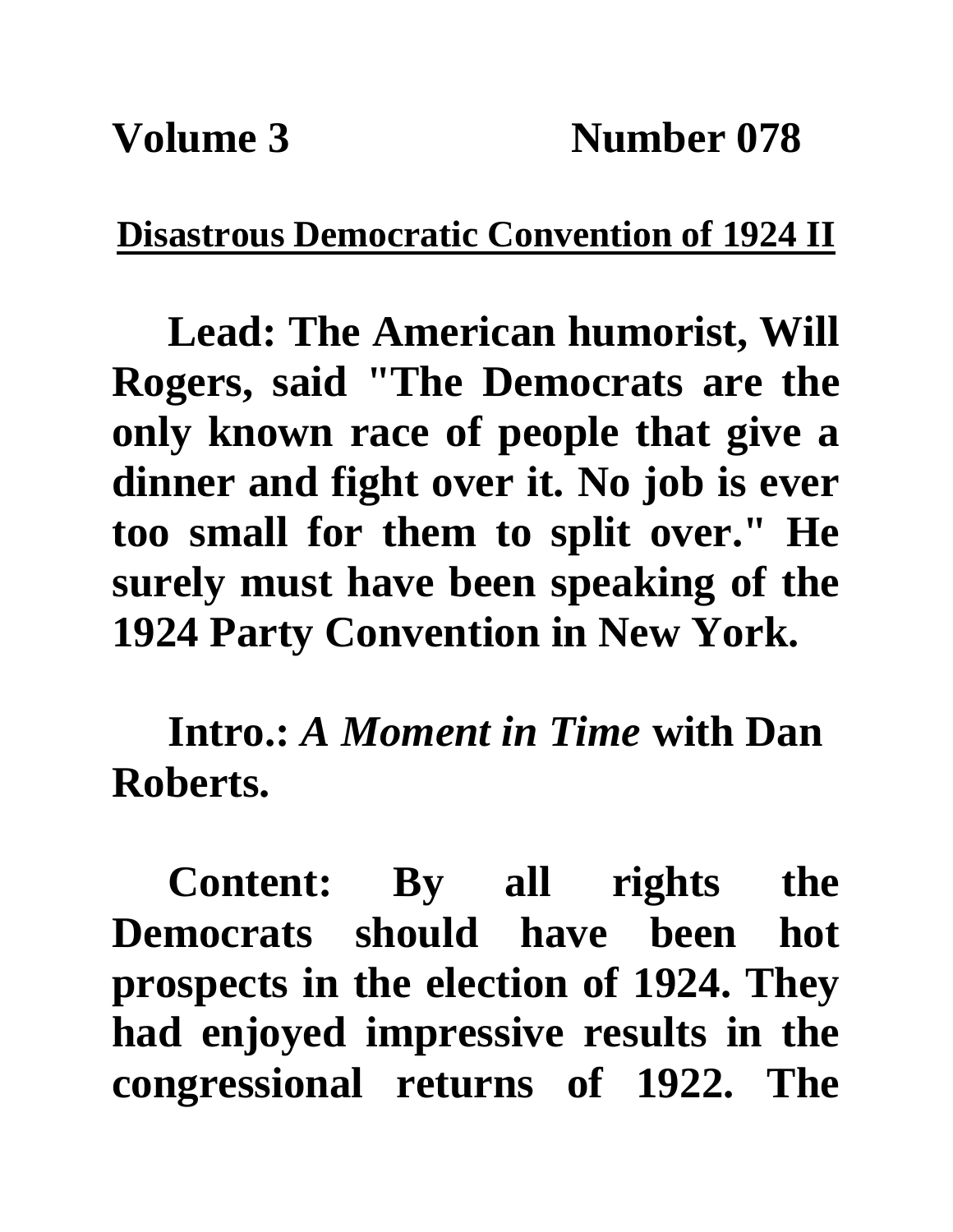**Republicans had been scarred by the scandals of the Harding administration and had as their candidate the competent but dull and uninspiring President Calvin Coolidge.** 

**When the Democrats descended on New York in late June, 1924, all the rich variety that went to make up the Party coalition crowded into the old Madison Square Garden and proceeded to tear itself apart. In the winter and spring, prominent politicians from several states declared themselves as favorite-son candidates and began to rip at each other with great bitterness. This left raw and exposed many of the vicious divisions within the Party.**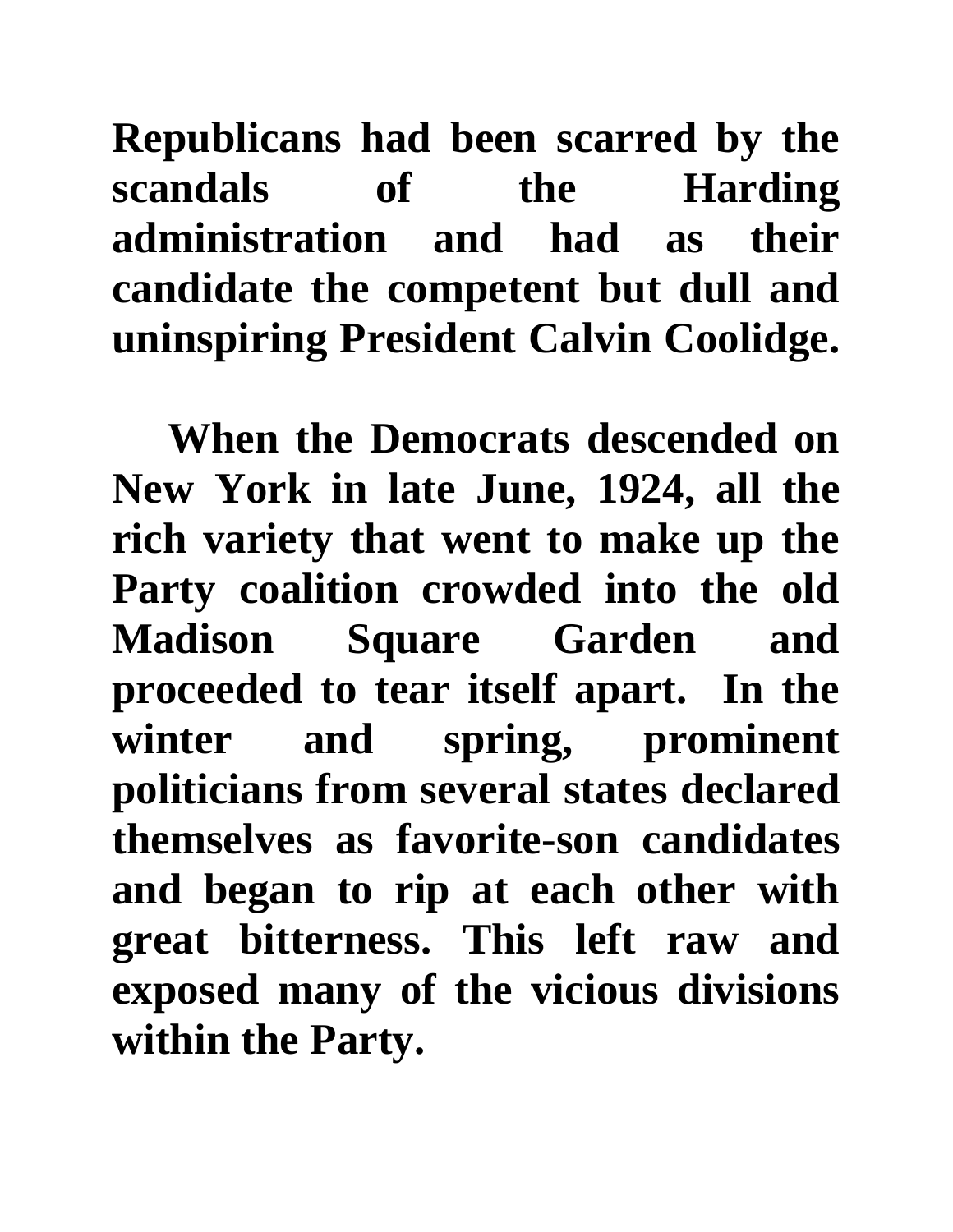**The two leading candidates represented the potential for disaster if the delegates could not get together. Former Treasury Secretary William Gibbs McAdoo of California drew most of his support from the South and West where the Ku Klux Klan was then enjoying one of its periods of resurgence. He was Protestant, farmoriented and favored Prohibition. Across the way was Al Smith of New York, an urban Catholic who hated the Klan and favored the repeal of Prohibition.** 

**As the voting proceeded, it was clear neither could achieve the necessary two-thirds of the votes to win but both, feeling it a matter of honor, stayed in. 103 ballots later the**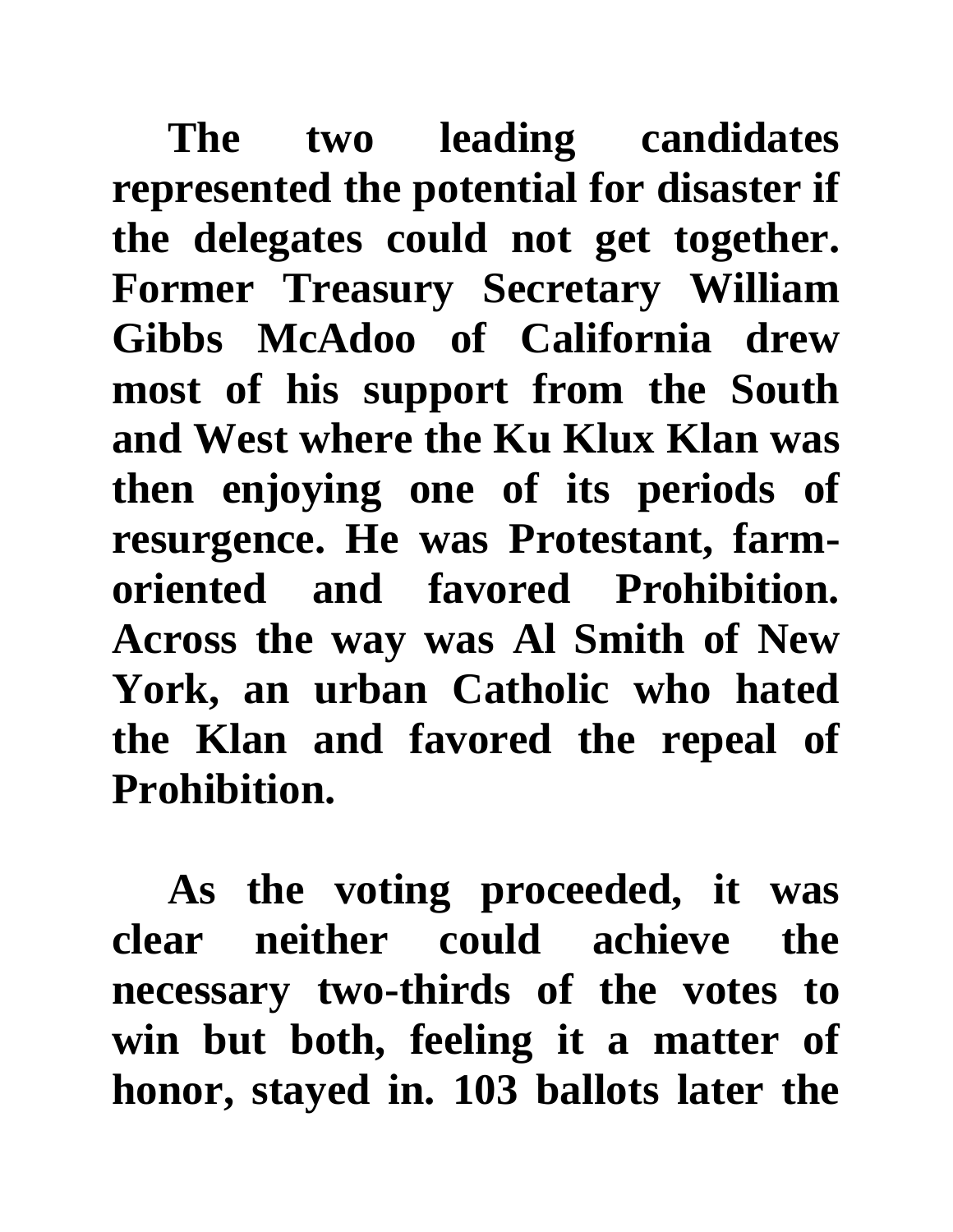**Party dumped them all and nominated Ambassador John W. Davis of West Virginia, but it was too late. The Democrats were crushed in November and did not recover until in the depths of the Depression they ran with Franklin Roosevelt.**

## **At the University of Richmond, this is Dan Roberts.**

## **Resources**

- **Fairlie, Henry.** *The Parties: Republicans and Democrats in this Century***. New York, NY: St. Martin's Press, 1978.**
- **Harbaugh, William Henry***. Lawyer's Lawyer; The Life of John W. Davis***. New York, NY: Oxford University Press, 1973.**
- **Murray, Robert K. "The Democrats vs. Frustration City: It Was No Mix,"** *Smithsonian* **7 (1, April, 1976): 48-55.**